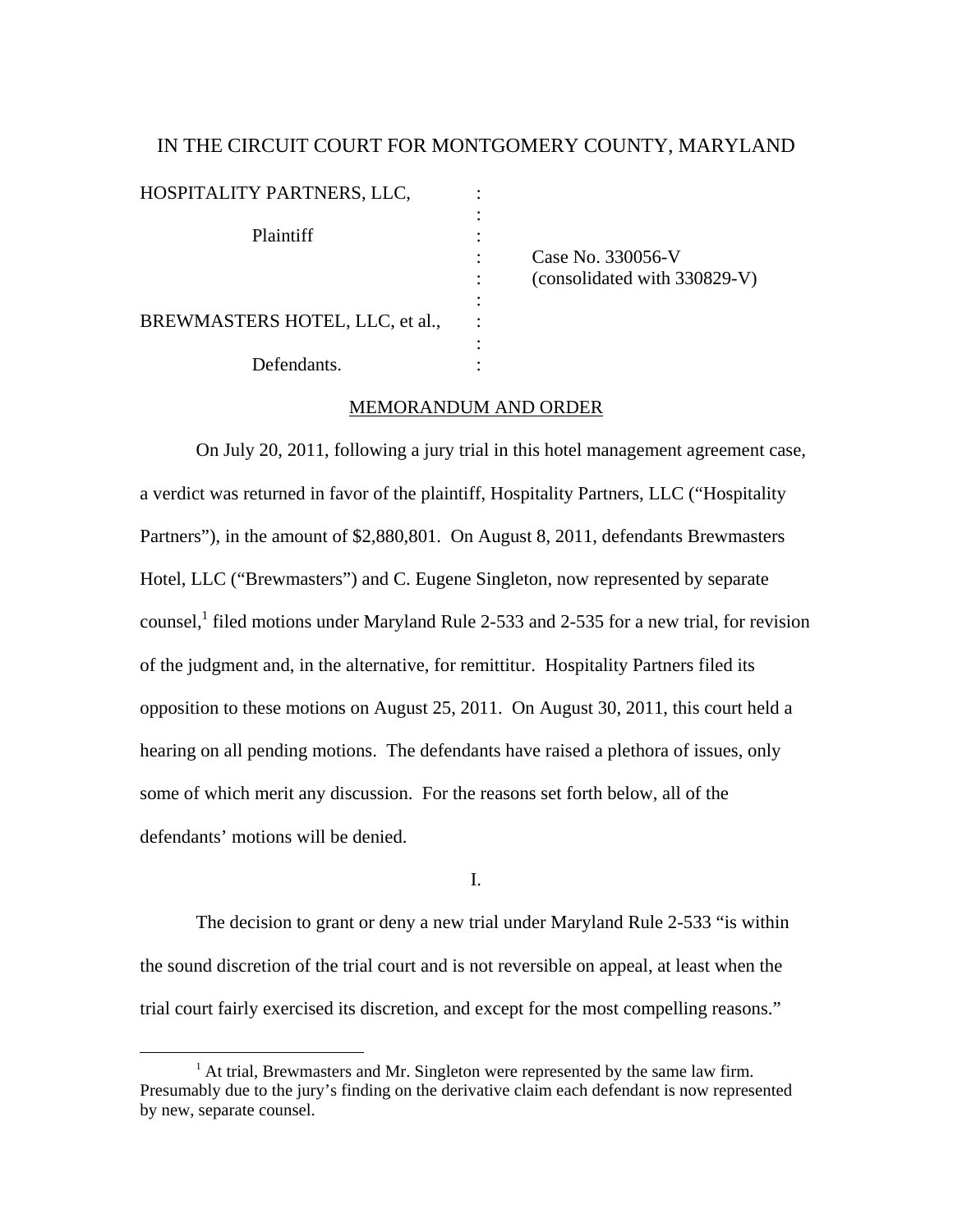*Mack Trucks, Inc. v. Webber*, 29 Md. App. 256, 270 (1975). The circuit court has broad, albeit not unlimited, discretion to grant a new trial, on some or all of the issues, if warranted by the facts and circumstances of the case. *Buck v. Cam's Broadloom Rugs, Inc*., 328 Md. 51, 57–59 (1992); *Butkiewicz v. State*, 127 Md. App. 412, 421–22 (1999). Specifically, trial courts are vested with discretion to grant a new trial if the court concludes that the verdict was excessive or the result of some improper influence. *Banegura v. Taylor*, 312 Md. 609, 624 (1988); *Conklin v. Schillinger*, 255 Md. 50, 68–70 (1969). If the court determines that a verdict is excessive, it may grant a new trial conditioned upon the plaintiff's acceptance of remittitur, as long as that decision is not itself an abuse of discretion. *Hebron v. Whitelock*, 166 Md. App. 619, 635-43 (2006); *Darcars Motors of Silver Spring, Inc. v. Borzym*, 150 Md. App. 18, 78–81 (2003). If an excessive verdict results from passion or prejudice or improper legal rulings by the court during the trial, a new trial may be granted on the issue of liability, as well as damages. *See Tierco v. Williams*, 381 Md. 378, 413–14 (2004); *Korotki v. Goughan*, 597 F. Supp. 1365, 1386 (D. Md. 1984). Finally, a new trial may be granted if the trial court is convinced that the verdict is against the weight of the evidence. *Buck,* 328 Md. at 60; *Thodos v. Bland*, 75 Md. App. 700, 708, *cert. denied*. 313 Md. 689 (1998).

"On a motion to revise a judgment [under Rule 2-535] on the verdict of a jury, the court's power to revise the judgment is no greater than the power it had to grant a judgment notwithstanding the verdict or a new trial under Rules 2-532 and 2-533. Any other result would invade the fact finding of the jury." P. Niemeyer & L. Schuett, *Maryland Rules Commentary* 460 (3d ed. 2003). The Court of Special Appeals has held that Rule 2-535 applies to the circuit court's revisory power after a jury trial, despite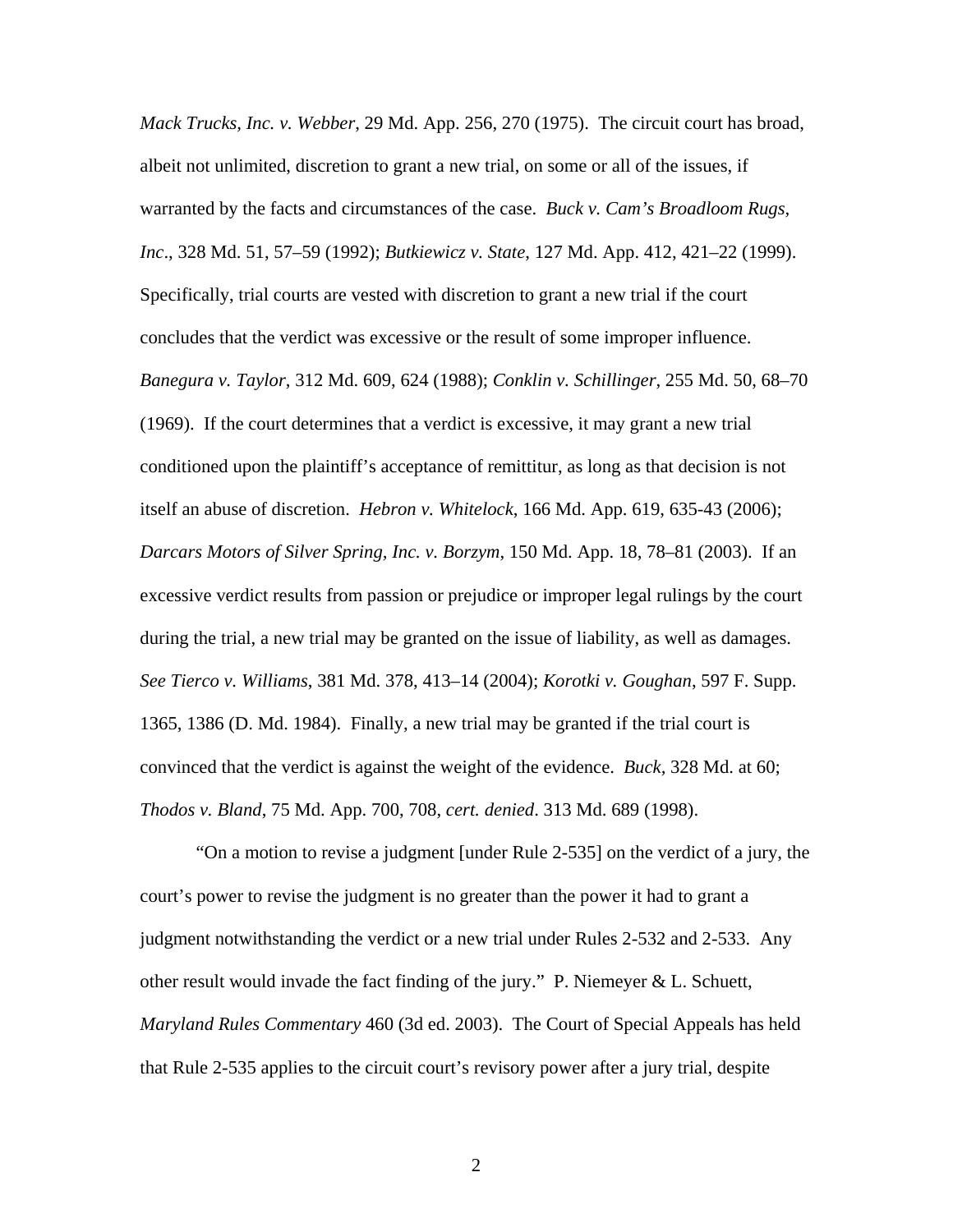language by the Court of Appeals to the contrary. *Kleban v. Eghrari-Sabet*, 174 Md. App. 60, 80 n.4 (2007). *Cf. Allstate Ins. Co. v Miller*, 315 Md. 182, 189 (1989) (Rule 2- 535(a) is the proper vehicle to revise a judgment asserted to be in excess of policy limits). This court is bound to follow the holding of the Court of Special Appeals in *Kleban* and will do so in this case.

#### II.

 The focus of the defendants' post-trial arguments is their contention that, regardless of why or how Brewmasters terminated the hotel management agreement with Hospitality Partners, and regardless of the jury's factual findings on issues related to that termination, recoverable damages are capped by the amount to which Hospitality Partners would be entitled had Brewmasters terminated the contract under the no-cause provision of Section 21.03. According to the defendants, this result is mandated by the decisions of the Court of Special Appeals in *Cottman v. Maryland Dep't. of Natural Res.*, 51 Md. App. 380 (1982) and *Storetrax.com, Inc. v. Gurland*, 168 Md. App. 50 (2006), *aff'd on other grounds*, 397 Md. 37 (2007).

The defendants make this argument even though Brewmasters purported to terminate the hotel management contract on March 31, 2010, under a different provision of the agreement, namely Section 21.01(f), which allows Brewmasters to terminate the agreement for cause in the event of gross negligence by Hospitality Partners in the operation of the hotel, the performance of the contract, or the furnishing of reports required under the contract. The defendants' position at trial was consistent with the position set forth in the termination notice—that the plaintiff was grossly negligent in the performance of its obligations under the hotel management agreement.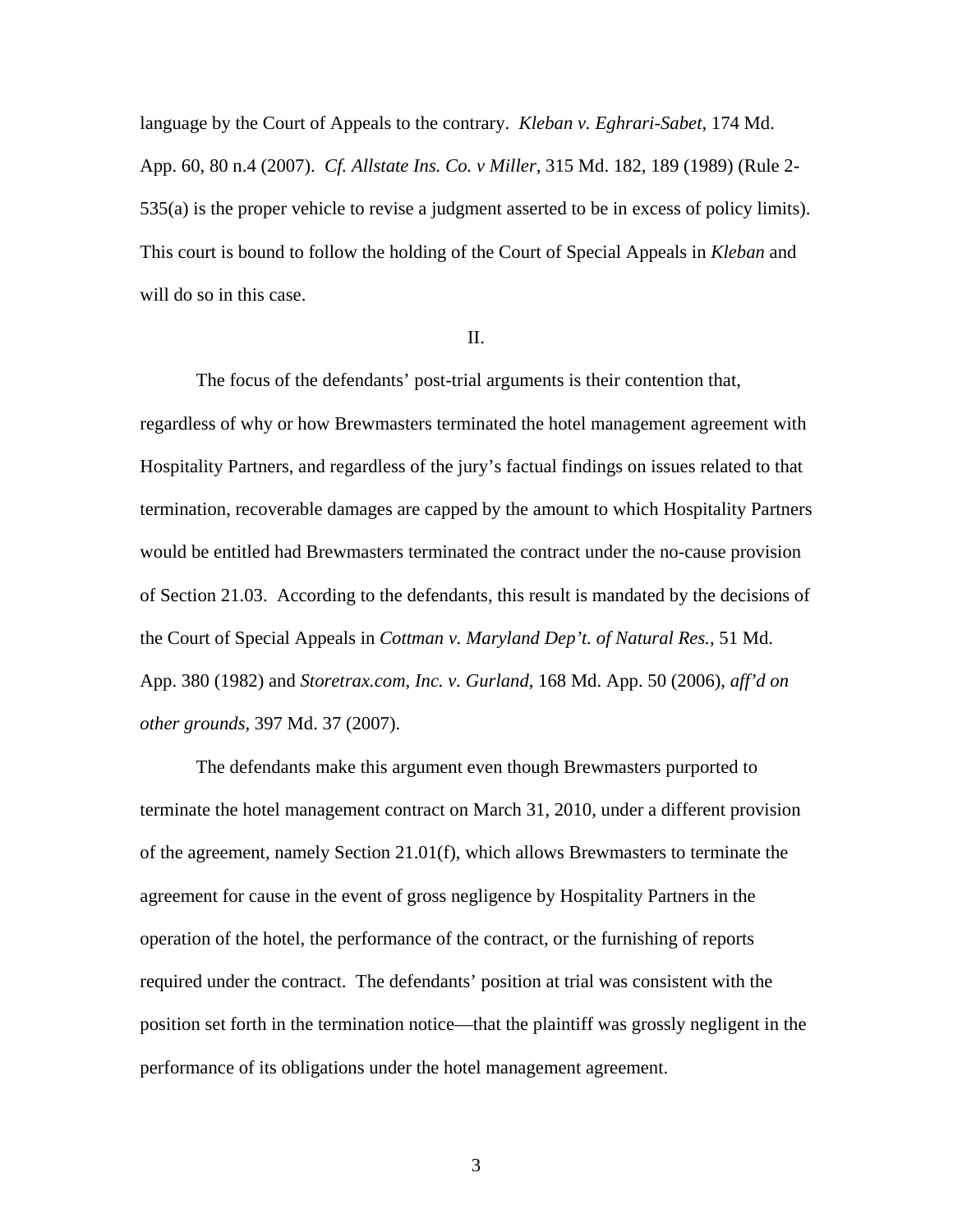Hospitality Partners disagrees that its damages are limited to those provided in Section 21.03, which requires the payment of a defined termination fee in the event of a "no cause" termination and the giving of six months prior notice of any such termination. Among other reasons, the plaintiff contends that the defendants cannot claim the benefit of a contract provision, the terms of which they did not comply and on whose basis they did not actually terminate the contract. Hospitality Partners argues that the "no cause" provision was a specifically bargained for exchange of promises, the application of which requires substantial, if not strict, compliance with its provisions. In its view, Brewmasters' use of Section 21.03 has two express conditions precedent, first, the giving of six months *prior notice* before terminating the contract and, second, the *paying* of the termination fee, as calculated according to the formula set out in the contract. Brewmasters did neither in this case. According to Hospitality Partners, therefore, Brewmasters has not satisfied the express conditions precedent for a "no cause" termination of a contract which has a ten-year term. *See* Section 5.01 (providing that the initial term of the agreement is ten years "*unless sooner terminated in accordance with the terms of this Agreement"*). (Emphasis added). Since Brewmasters did not terminate the contract in accordance with the terms of the agreement, Hospitality Partners contends that damages may be calculated under the full term of the contract. As a result, the plaintiff argues, Brewmasters' defective termination for cause, as found by the jury, amounts to a material breach of the contract and allowed the jury to award damages for the full contract term.

"Damages for breach of a contract ordinarily are that sum which would place the plaintiff in as good a position as that in which the plaintiff would have been, had the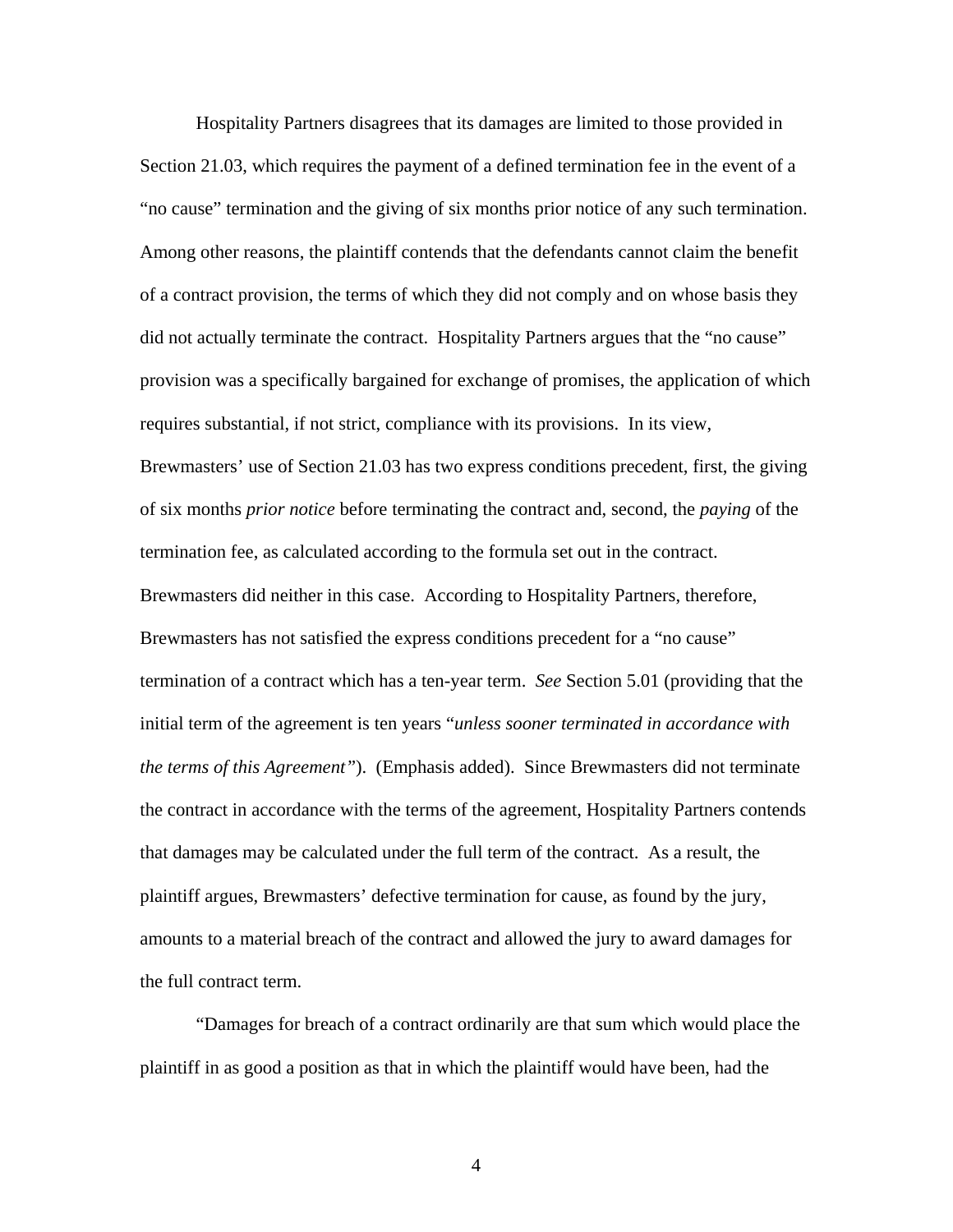contract been performed." *Beard v. S/E Joint Venture*, 321 Md. 126, 133 (1990).

Generally, damages are measured from the date of the breach, *Republic Ins. Co. v. Prince George's Cnty.*, 92 Md. App. 528, 533 (1992), must be proven with reasonable certainty and may not be based on speculation or conjecture. *Roebuck v. Steuart*, 76 Md. App. 289, 314 (1988).

To recover lost profits in this context, a plaintiff must establish three elements: (1) that the defendant's breach caused the loss; (2) that, at the time the contract was executed, the defendant reasonably could have foreseen that his breach would result in lost profits by the plaintiff; and (3) lost profits are proven with reasonable certainty. *See, e.g*., *M & R Contractors & Builders, Inc. v. Michael*, 215 Md. 340, 345-46 (1958); *John D. Copanos & Sons v. McDade Rigging & Steel Erection Co., Inc*., 43 Md. App. 204, 206 (1979); *Della Rata, Inc. v. Am. Better Cmty. Developers, Inc.*, 38 Md. App. 119, 138 (1977).

In *M & R Contractors*, the Court of Appeals held that certainty in the context of lost profits means reasonable certainty. *M & R Contractors*, 215 Md. at 345-46. The following principles were adopted: "(a) if the fact of damage is proven with certainty, the extent or amount of therefore may be left to reasonable inference; (b) where a defendant's wrong has caused the difficulty of proving damage, he cannot complain of the resulting uncertainty; (c) mere difficulty in ascertaining the amount of damage is not fatal; (d) mathematical precision in fixing the amount of damage is not required; (e) it is sufficient if the best evidence of the damage which is available is produced; and (f) the plaintiff is entitled to recover the value of his contract as measured by the value of his profits." *Id.* at 348-49.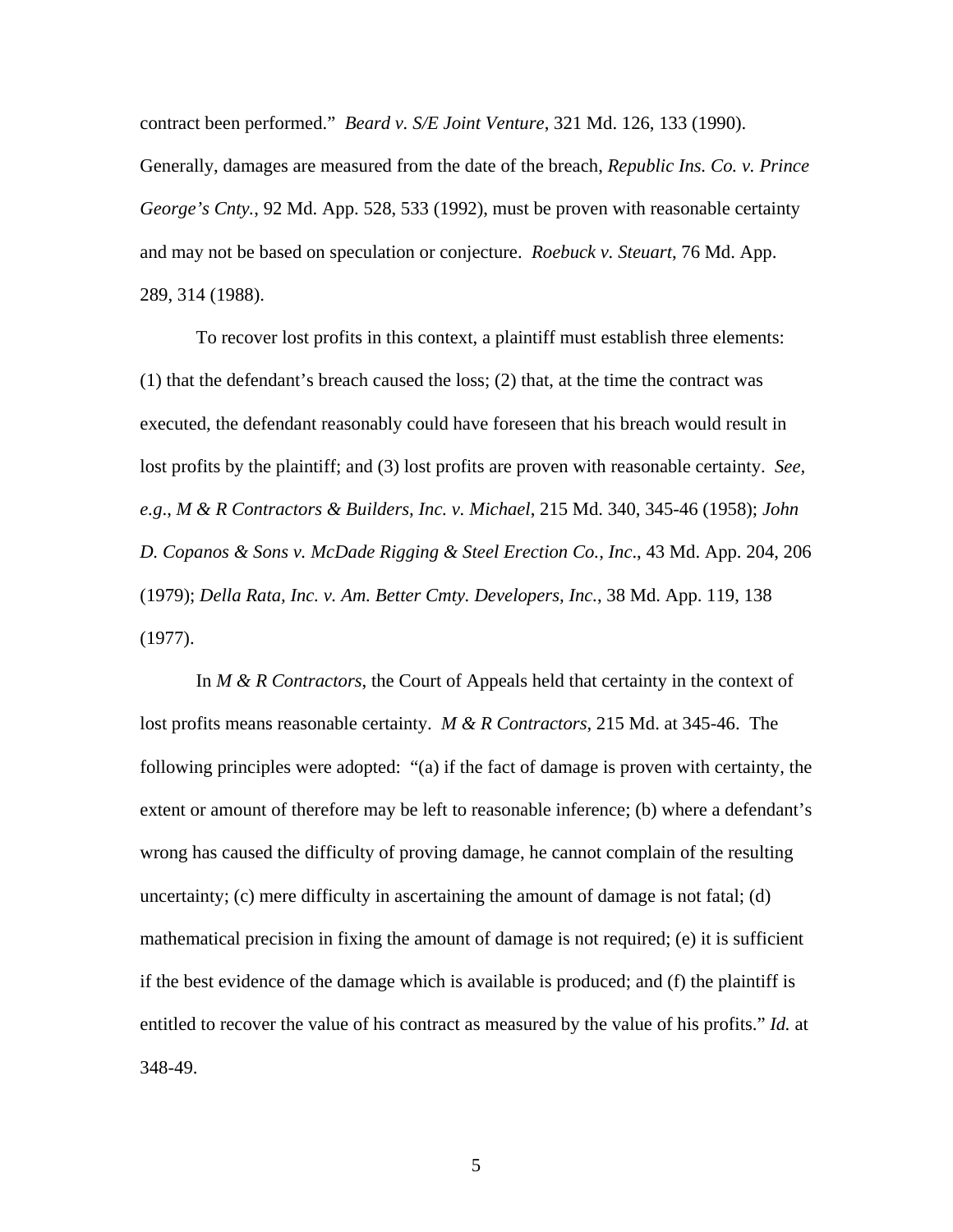Neither Brewmasters nor Singleton seriously contend that the plaintiff did not satisfy the above-referenced standards. To the contrary, as the jury found, the plaintiff did satisfy these standards by admissible fact and expert testimony. Instead, the defendants' focus is on the more general notion that Hospitality Partners' expectation interest was limited to "six months" damages since the contract *could* have been terminated by Brewmasters for any reason, or no reason, on six months notice. For this proposition, the defendants rely principally on *Cottman* and *Storetrax*. Both cases are distinguishable from the present case.

 In *Cottman,* the plaintiff had leased 190 acres of land from the State of Maryland. The initial lease term was one year and the lease provided that, upon the expiration of the initial term, it would continue in effect from month-to month and then "may be terminated upon thirty (30) days written notice by either party." 51 Md. App. at 381. After the initial one-year lease term had expired, and without notifying the plaintiff that it was terminating the month-to-month tenancy, the State invited public bids to re-lease the 190 acres. After a new lease was awarded to a third party, the plaintiff brought suit for breach of lease. The Court of Special Appeals affirmed the trial court's holding that, although the State had breached the lease by failing to give 30 days notice to terminate the month-to-month tenancy, damages in that context were limited to the 30-day notice period. 51 Md. App. at 382-84.

*Storetrax* is factually similar to *Cottman* and likewise is not controlling. In *Storetrax,* the employment contract at issue was terminable by the employer "*with or without cause*" upon the giving of 10 days written notice. 168 Md. App. at 58. (Emphasis added). The amount of severance then due to the terminated employee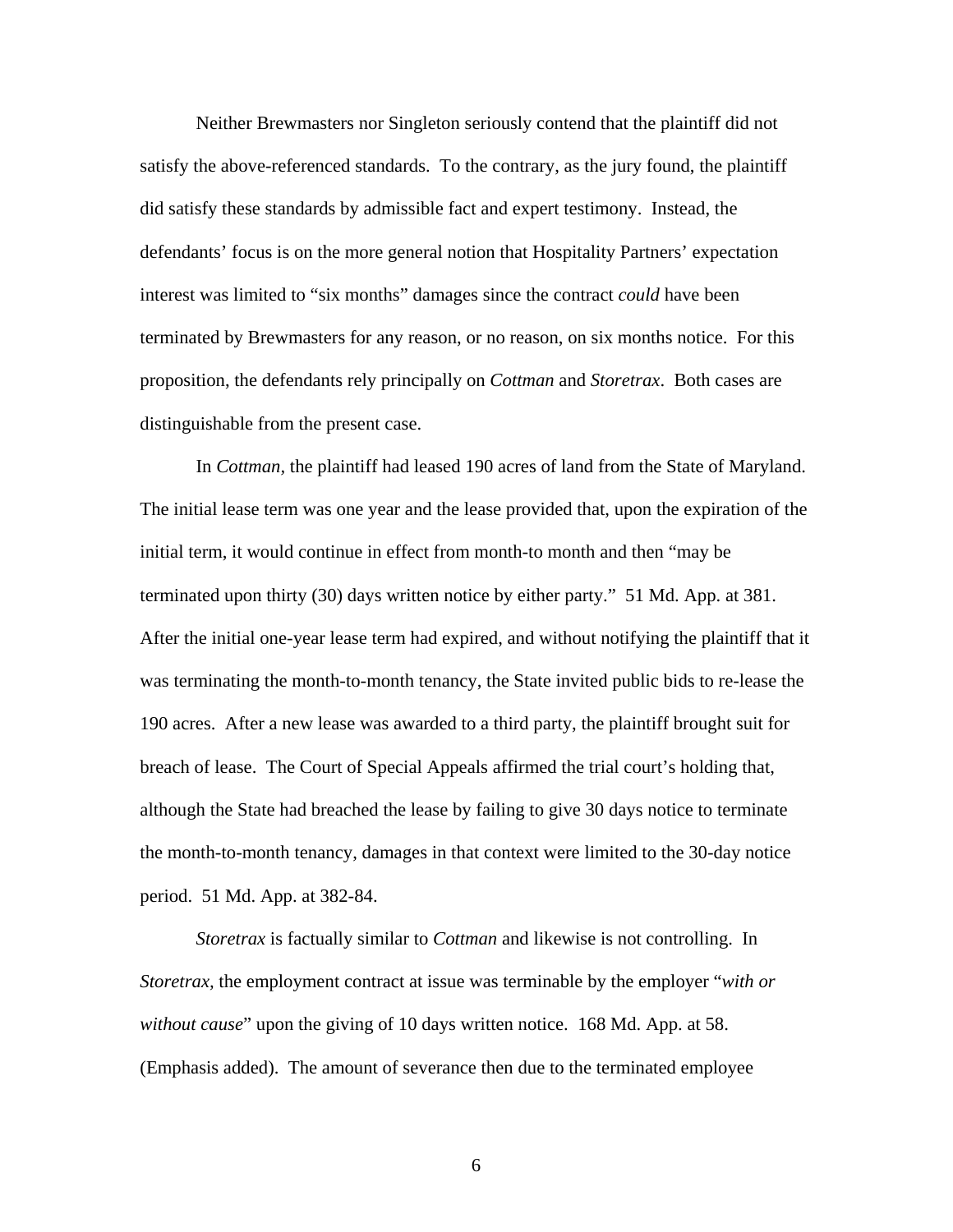depended upon whether the termination was with cause or without cause. *Id*. Although summary judgment in favor of the employee was reversed because there was a factual dispute as to whether he had been terminated with or without cause, the holding by the Court of Special Appeals was limited to the following statement: "[E]ven if Storetrax breached the Agreement by not providing written notice, so long as it terminated him for 'cause' under any of the provisions of [the Agreement that defined cause] Gurland's damages for that breach would be limited to his salary for the duration of the notice period." 168 Md. App. at 72. The employer's right to terminate the employee was not in issue, and the Court of Special Appeals did not address whether, having elected to terminate a contract for one reason, the terminating party could then cap the nonbreaching party's damages by asserting another reason at trial.

 The court disagrees with the defendants' contention that damages in this case are limited to those that would have been due had Brewmasters followed Section 21.03 which it did not—by giving six months prior written notice and by paying the required termination fee. Brewmasters did neither in this case, and the trial testimony is clear that it never intended to fulfill either condition of Section 21.03.

Further, the hotel management agreement in this case bears little resemblance to the contracts at issue in *Cottman* or *Storetrax*, or the out-of state cases relied on by the defendants. *See, e.g., Osborn v. Comanche Cattle, Indus., Inc*., 545 P.2d 827, 831-32 (Okla. App. 1975); *Buckley v. Coe*, 385 S.W.2d 354, 358-59 (Mo. App. 1964). None of the cases relied upon by the defendants address the specific question presented here: whether a defective for-cause termination, invoking one provision of a contract, may be treated for damages purposes by the breaching party as if it were a without-cause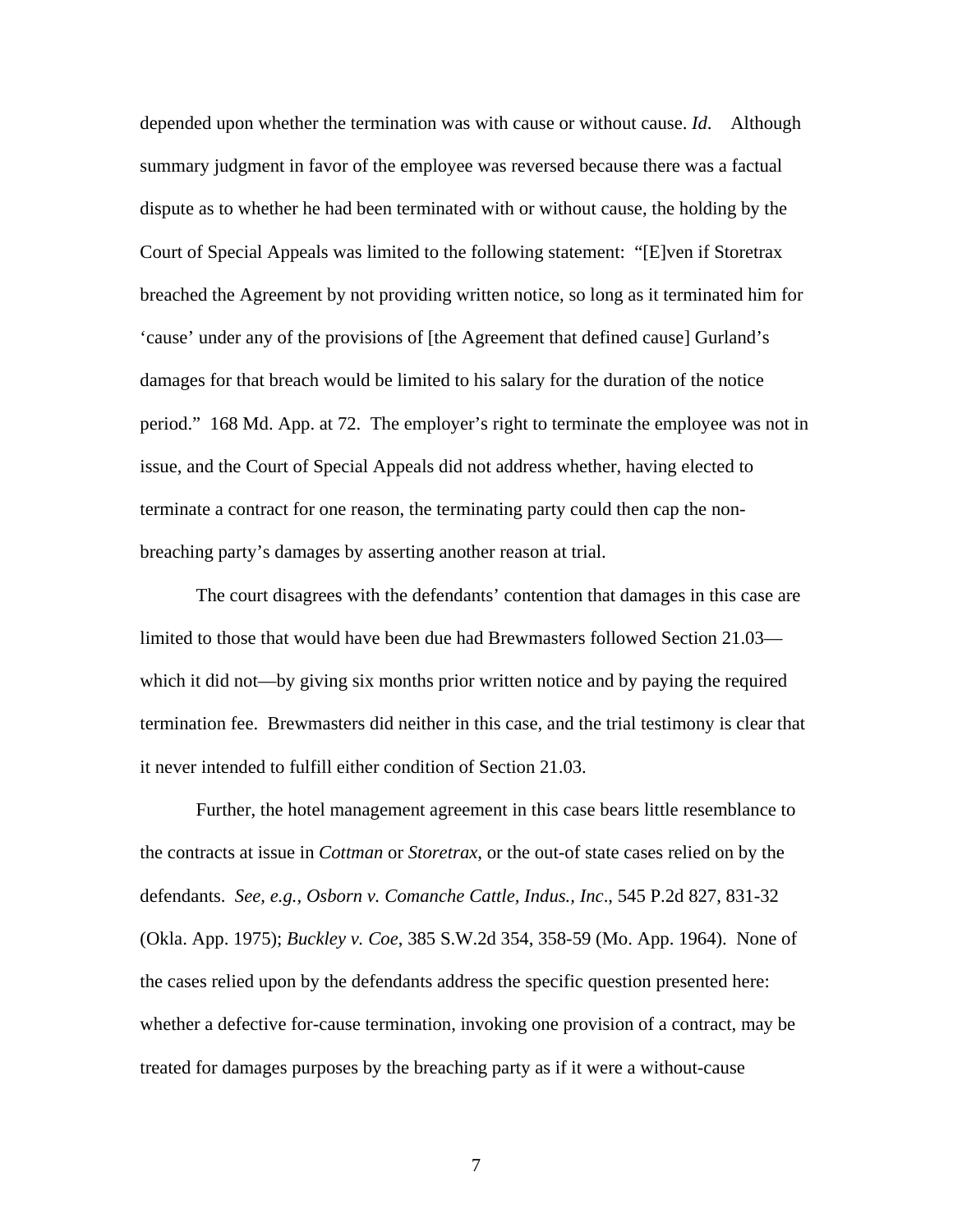termination, under a separate contractual provision, and use that provision as a damages cap. Moreover, simply framing the issue in terms of the parties' reasonable expectations as of the time of contracting, *see Cottman*, 51 Md. App. at 383-84, does not really answer the question in this case. It is not self-evident that, at the time of contracting, the parties reasonably expected that an unfounded for-cause termination would be deemed by a court to include, as a matter of law, the invocation of a termination of the without-cause provision (including that provisions' damages cap). *See Clancy v. King*, 405 Md. 541, 557 (2008) (in construing a contract, effect must be given to each clause and no portion may be disregarded). Brewmasters' position is not persuasive because the parties could have, *but did not*, include in the contract language converting a defective for-cause termination into a termination for no cause with a concomitant damages limitation. *See K. Asamoah-Boadu v. Missouri*, 328 S.W.3d 790, 796-98 (Mo. App. 2010) (Ahuja, J., concurring). The court will not add contractual language, which the parties could have, but did not, include in their agreement.

The hotel management agreement in this case is a detailed, complex set of interlocking promises and promised benefits, and the plain language of the contract augers against the result sought by Brewmasters. The parties were undertaking a complex economic endeavor and entered into the transaction with the bargained-forexpectation that, absent strict or substantial good faith compliance with the express provisions for terminating the agreement, the contract would continue for a term of ten years. The plain language of the contract could not be clearer. *See* Section 5.01 (The initial term is 10 years "*unless terminated sooner in accordance with the terms of this Agreement*."); Section 5.04 ("Operating Term, as used in this Agreement, means and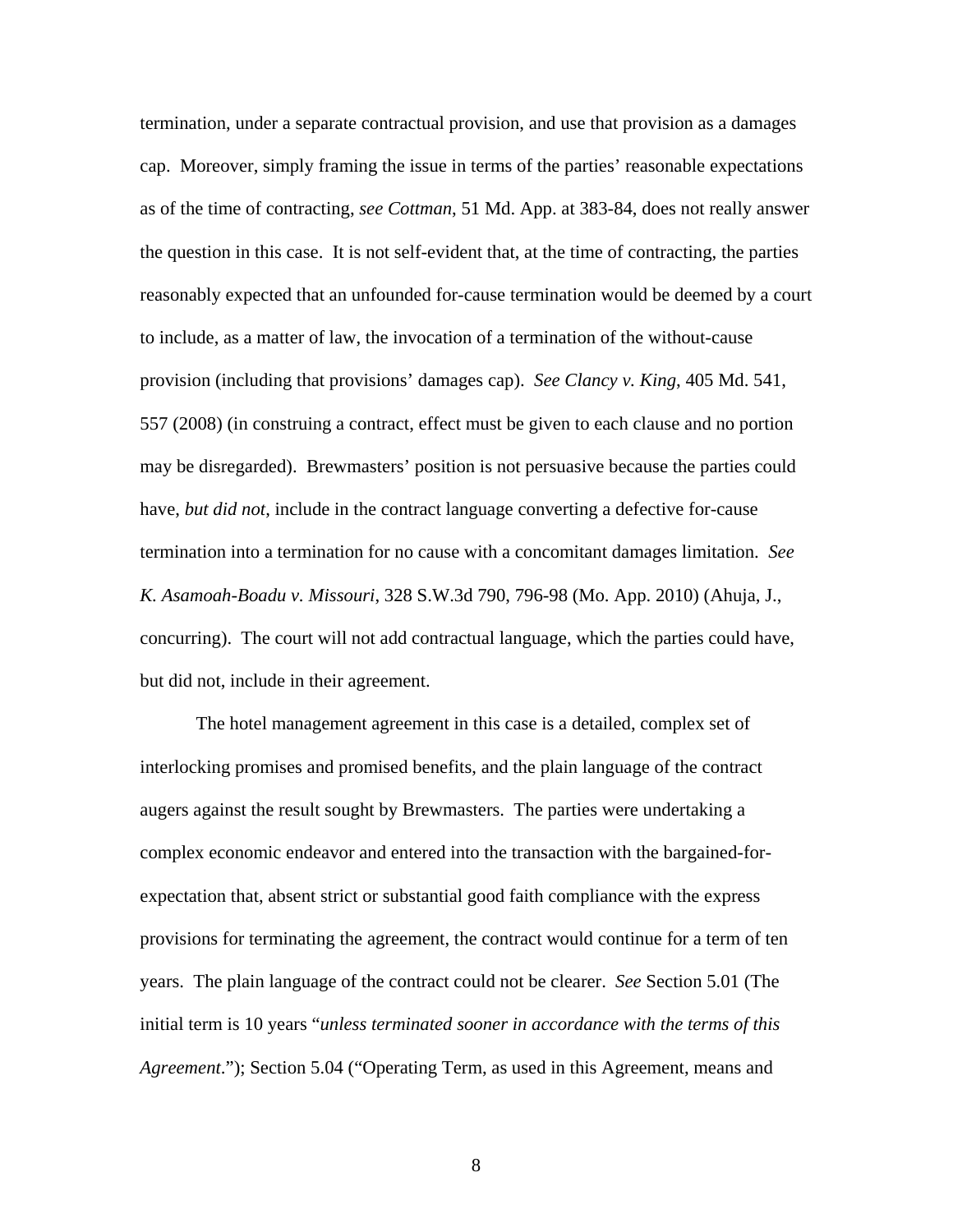includes the initial ten (10) years as defined in Section 5.01, plus any renewals or extensions provided herein or otherwise agreed upon by the parties hereto, *unless such term is otherwise terminated as provided for in this Agreement*."). (Emphasis added).

There were many ways and means to terminate the agreement, depending on various circumstances, contingencies and events, *see* Section  $21.01$ ,  $2$  which underscores the notion that the parties intended actual, or at least substantial, good faith compliance with the termination provisions they wrote, and that they carefully thought through and agreed upon how, when, and under what conditions the contract lawfully could be brought to an end earlier than ten years. *See Questar v. CB Flooring,* 410 Md. 241, 281- 84 (2010); *see also Bramble v. Thomas*, 396 Md. 443, 460-65 (2007). It defies economic sense and ignores business realities simply to say that that this complex, 23 page hotel management agreement is, in essence, just a contract terminable at will and that the maximum damages available to the non-breaching party, regardless of the reason for a breach, is six months worth of damages. But that is the upshot of Brewmasters' contention; it could fire Hospitality Partners for one reason and cap its damages by invoking another.

 The court sees it quite differently. Brewmasters' position is inconsistent with the plain language of the contract and is the antithesis of good faith. *Questar*, 410 Md. at 282. The parties to this contract, both of which are sophisticated commercial entities, bargained for numerous outs, *see* Sections 21.01, 21.02, including an easy-out, six

<sup>&</sup>lt;sup>2</sup> For example, Section 21.01(b) allows termination if one party is "in material default of its other obligations" and the default is not cured in 30 days. Section 21.01(c) provides for termination in neither party makes an assignment for the benefit of creditors or becomes insolvent. Section 21.01(e) provides for termination in the event of abandonment of the hotel by the operator. Section 21.01(f) allows for termination in the event of fraud or gross negligence by either party.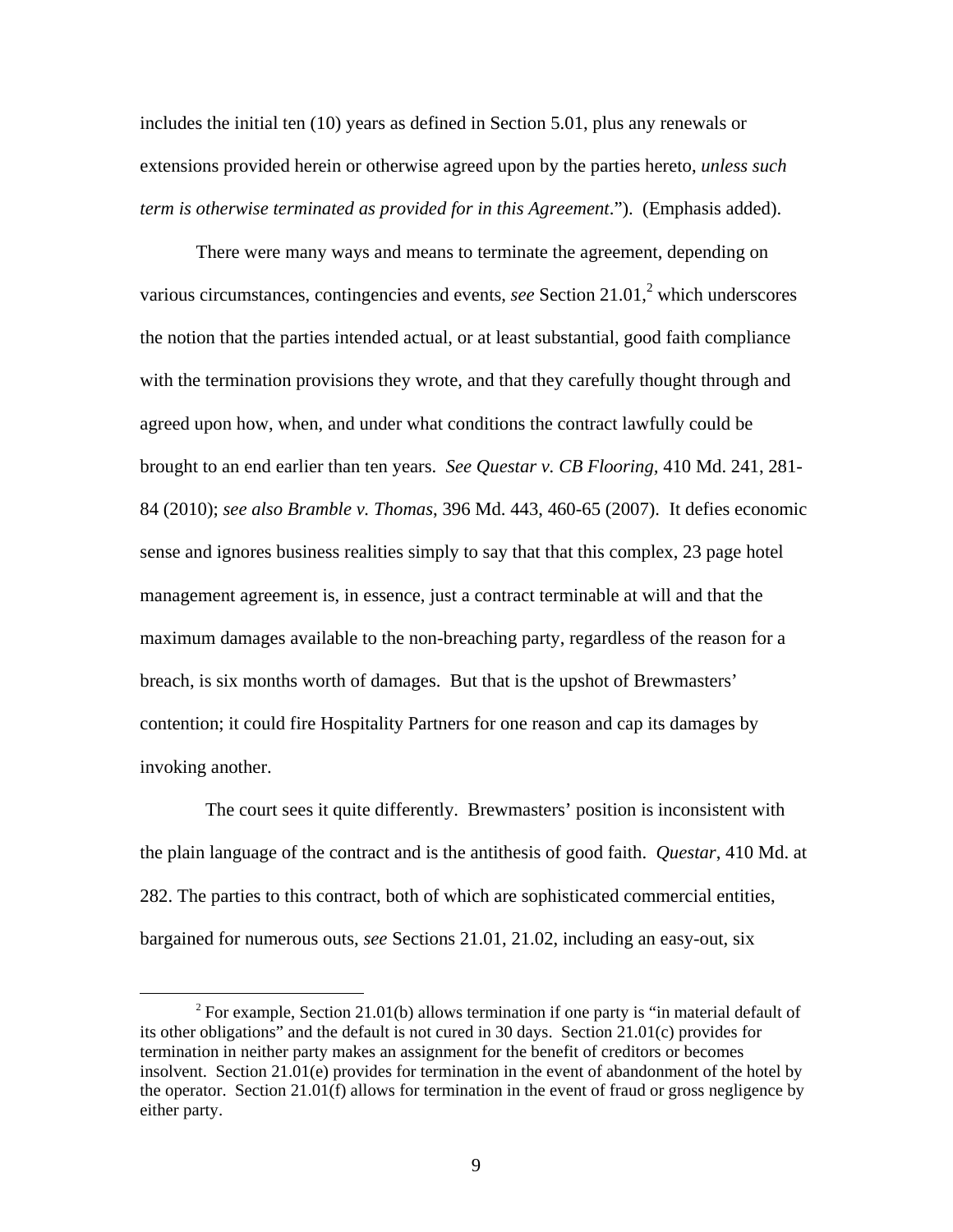months prior notice and the payment of a termination fee. *See* Section 21.03. Brewmasters could have availed itself of the easy out provision under Section 21.03 by giving Hospitality Partners six months prior notice and paying the termination fee. But, Brewmasters chose another path. It fired the plaintiff in March 2010, basically on the spot—claiming that Hospitality Partners was grossly negligent in the performance of the agreement and refused to pay the plaintiff a termination fee. The testimony at trial is clear that Brewmasters never had any intention of paying Hospitality Partners a termination fee or affording it six months notice prior to terminating the contract.<sup>3</sup>

Now, however, after a jury has rejected Brewmasters factual contentions including the stated reasons for the termination and the contention that Hospitality Partners materially breached the agreement—Brewmasters wants the benefit of a contract provision it did not use and with which it did not comply, after forcing the non-breaching party to litigate to collect what Brewmasters should have tendered in the first instance under a no-cause termination. The court rejects the notion that a party to a contract such as the one at issue can breach his express promises—to provide six months prior notice and pay a termination fee if a contract is terminated for no cause—yet claim, when he fails to prove that the contract was terminated for cause, that the no cause provision caps his damages after losing at trial. Such a contention has been rejected by a number of well

 <sup>3</sup> For that reason, among others, see Maryland Rule 5-403, the court excluded defense Exhibit 131. Additionally, the so-called Section 21.03 notice, dated April 30, 2010, is legally ineffective because it did comport with the express terms of the contract: it did not give six months prior notice and tender the contractual termination fee. Further, no adequate offer of proof was made by defense counsel as to why this exhibit was properly admissible in evidence at the time it was offered. Maryland Rule 5-103(a)(2); *see Waldt v. Univ. of Md. Med. Sys.*, 181 Md. App. 217, 257-58 (2008), *rev'd in part on other grounds*, 411 Md. 207 (2009). The defendants are incorrect that the court's *in limine* ruling barred the offer or admission of relevant evidence at trial on any issue then properly before the jury. (Proceedings of July 15, 2011; Tr. 133:9-135:2). The *in limine* ruling thus did not preclude the defendants from offering at trial relevant evidence, as was the circumstance in *Prout v. State*, 311 Md. 348, 357-58 (1988).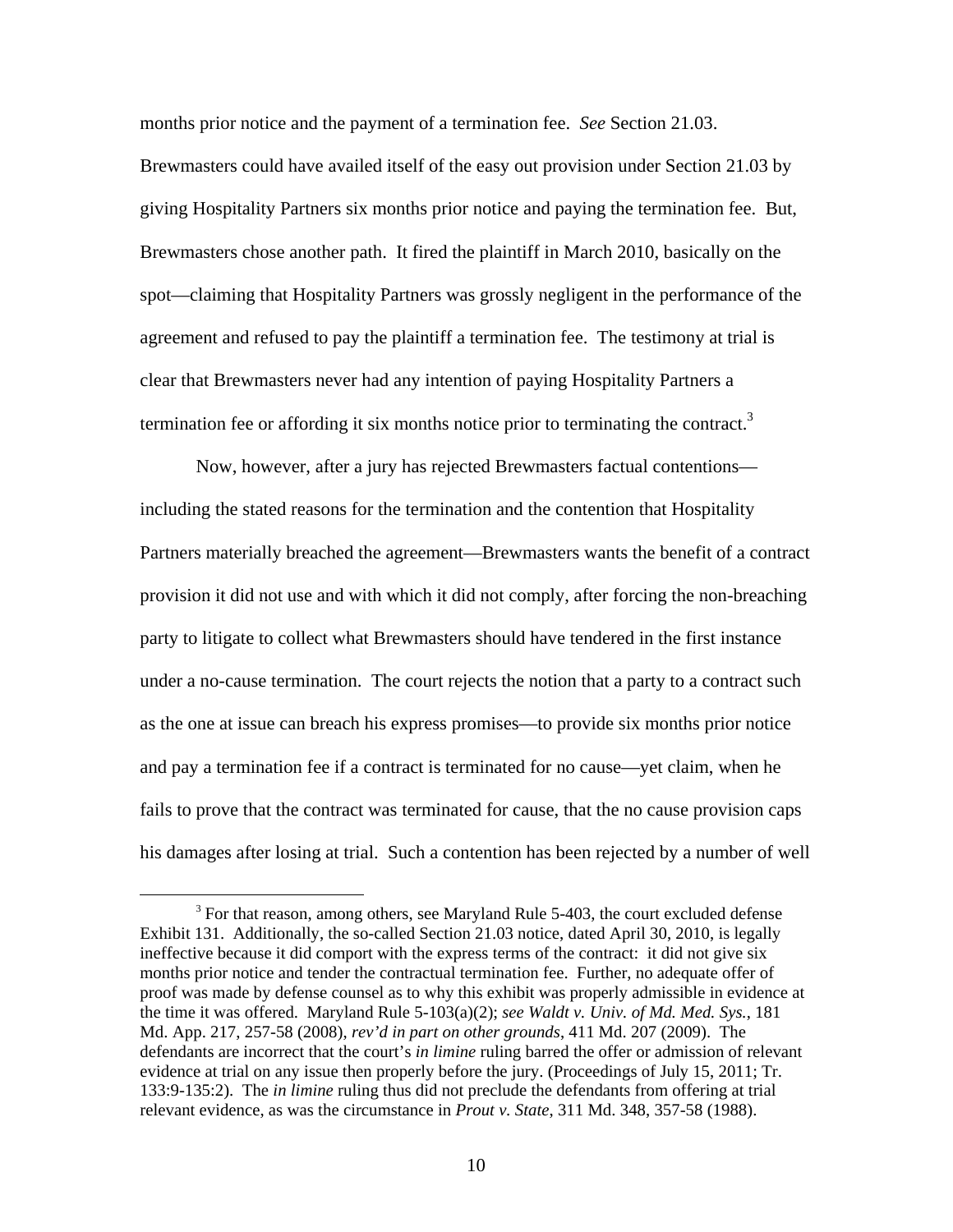reasoned decisions. For example, in *Rogerson Aircraft Corp. v. Fairchild Indus., Inc*., 632 F. Supp. 1494 (C.D. Cal. 1986), Fairchild, the aircraft manufacturer, purported to terminate an aircraft parts contract for cause, and thereby avoid paying a termination fee. 632 F. Supp. at 1497. Having been unsuccessful in persuading the court after a bench trial that it terminated the contract for cause, Fairchild argued nonetheless that the plaintiff's damages were limited to the fee to be paid upon a no cause termination. The district court flatly rejected that contention. 632 F. Supp. at 1499. *Accord, Klein v. United States*, 285 F.2d 778 (Ct. Cl. 1961).<sup>4</sup>

A similar result obtained in *Chevrolet Motor Co. v. Gladding*, 42 F.2d 440 (4th Cir. 1930). In that case, an automobile dealership contract contained three provisions for termination. 42 F.2d at 441-42. The manufacturer assigned only one reason, which was found to be groundless after a trial. The Fourth Circuit rejected the manufacturer's attempt to limit its damages by invoking another termination clause in the contract which had not been pled or proven. 42 F. 2d at 444-45. *Accord*, *David J. Joseph Co. v. United States*, 82 F. Supp. 345, 350-51 (Ct. Cl. 1949).<sup>5</sup>

Consistent with its pleadings, Brewmasters' unwavering position at trial was that Hospitality Partners performed deficiently, both before and after the hotel opened, and

 <sup>4</sup> Subsequent to *Klein*, federal regulations were amended to allow the United States to include in government contracts a provision that automatically converted a faulty for-cause termination into a for convenience termination, and thereby limit the government's damage liability. *See Descon System, Ltd. v. United States*, 6 Ct. Cl. 410, 413 (1984). There is no similar language in this contract.

<sup>5</sup> Brewmasters attempts to distinguish *Gladding* by citing to *Strategic Outsourcing, Inc. v. Continental Cas. Co*., 274 Fed. Appx. 228 (4th Cir. 2008), an unpublished decision of the Fourth Circuit. *Strategic Outsourcing*, decided under North Carolina law, is factually distinguishable and, in any event is not persuasive. Additionally, it is an unpublished decision which, like the unpublished decisions of the Court of Special Appeals, generally is not regarded as precedential. Maryland Rule 1-104.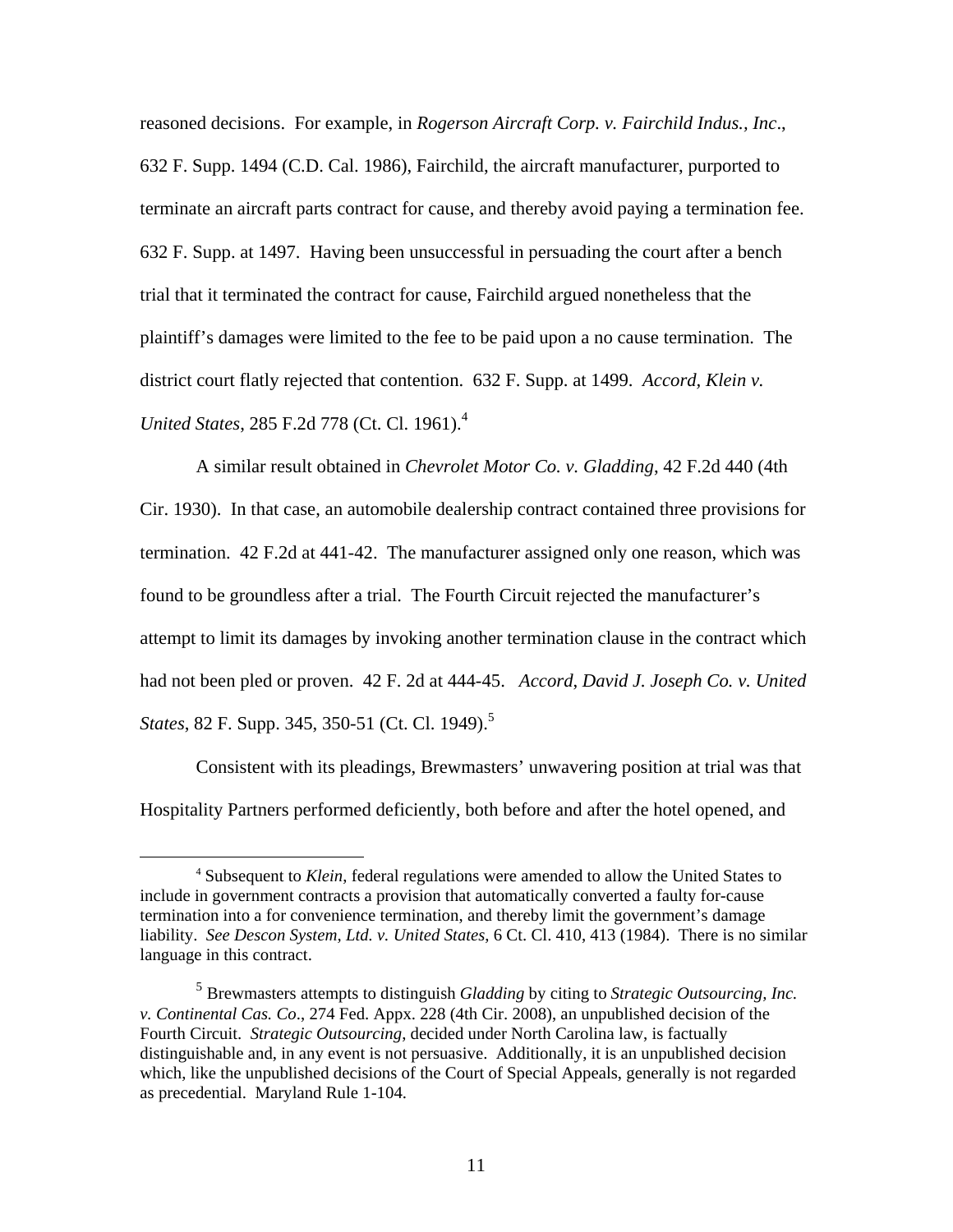was properly terminated for gross negligence in March 2010. The court instructed the jury that the party who asserted a claim or an affirmative defense has the burden of proving it by a preponderance of the evidence. (Tr. July 20, 2011, at 7:19-22). The jury was instructed that Brewmasters had the burden of proving that Hospitality Partners materially breached its obligations under the management agreement, or that Hospitality Partners performed in a grossly negligent manner. (Tr. 12:12-16). This latter instruction was given at Brewmasters' request and over Hospitality Partners objection. *See* Section 21.02(b), which states that the right of termination set out in § 21.02(a) "shall not be in substitution for, but shall be in addition to, any and all rights and remedies for breach of contract available at law or in equity."

Theo Rogers and Anthony Rogers both testified unequivocally at trial that Hospitality Partners was terminated "for cause" and that Brewmasters never contemplated paying Hospitality Partners a termination fee under Section 21.03(b). Defendant Singleton's testimony was in accord. Neither defendant requested a jury instruction to the effect that damages were limited to those provided in Section  $21.03(b)$ .<sup>6</sup>

 Using a special verdict sheet that had been expressly approved by the parties, Maryland Rule  $2-522(c)$ , the jury made a number of important factual findings based on the evidence presented at trial. First, the jury rejected Brewmasters' stated ground for terminating its contract with Hospitality Partners under §21.01(f), finding that

<sup>&</sup>lt;sup>6</sup> During closing argument, when defense counsel began to argue to the jury that the contract allowed Brewmasters to terminate the agreement for "no cause," plaintiff's counsel promptly objected. (Tr. 14:24-15:16). At the bench, the court asked defense counsel to delineate any evidence that was before the jury which permitted it either to award damages under the "nocause" provision or to find that Brewmasters intended to comply with that provision. (Tr. 15:21- 16:10). Defense counsel was unable to cite any evidence of record to support either contention. (Tr. 16:11-23). As a consequence, the plaintiff's objection was sustained and the jury given a cautionary instruction. (Tr. 18:9-15). No exception was taken to the cautionary instruction.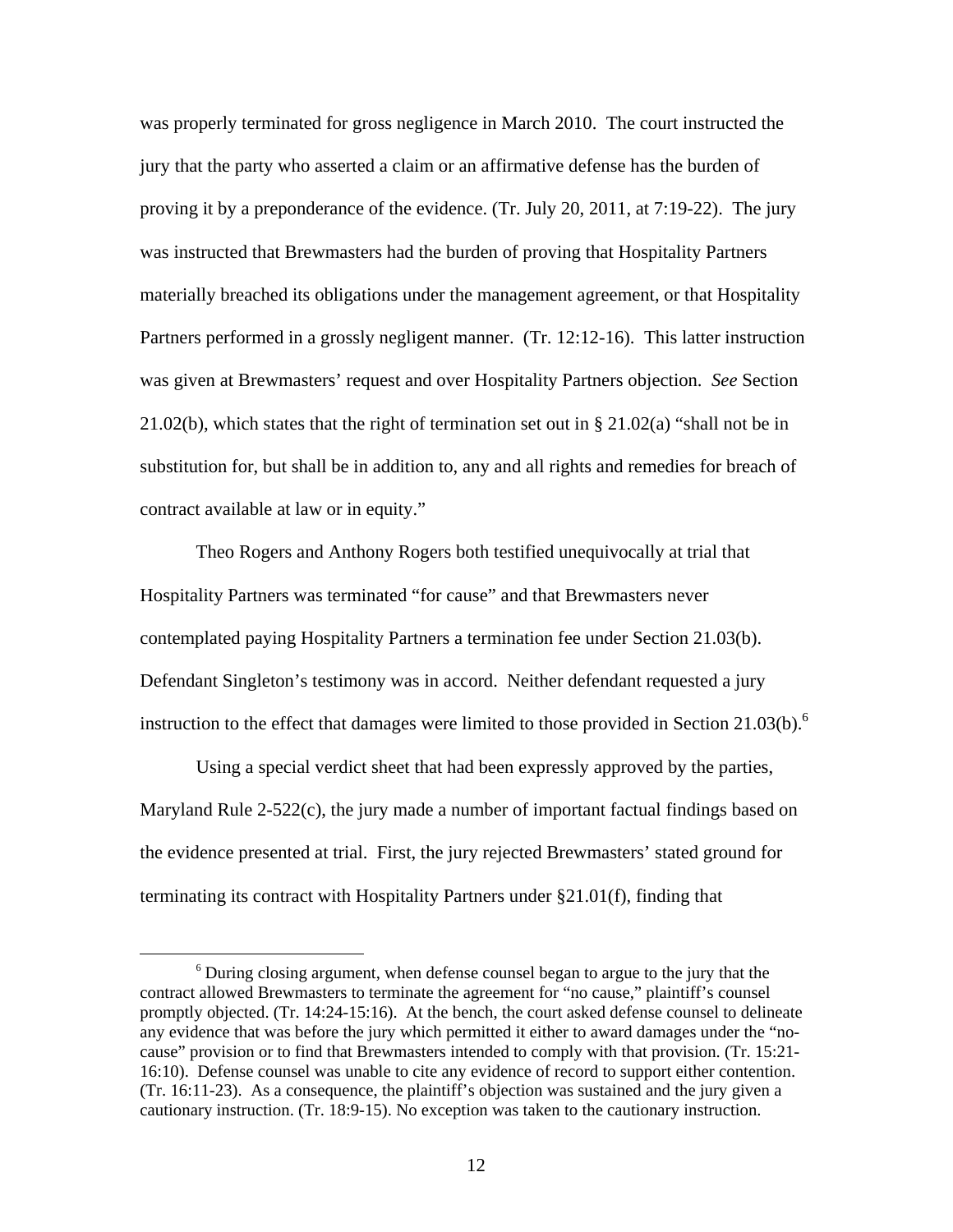Brewmasters had failed to prove that the plaintiff was grossly negligent in the operation of the hotel. Second, the jury rejected Brewmasters' common law theory of termination, finding that Hospitality Partners did not materially breach the hotel management agreement. *See Storetrax*, 168 Md. App. at 75 n.2. Third, the jury found that the plaintiff had proven that it had been damaged by Brewmasters' conduct. Fourth, the jury found that Hospitality Partners had proven damages in the amount of \$2,880,801. Finally, with respect to the derivative claim, the jury found that Mr. Singleton was personally liable to Brewmasters for 33 1/3% of the total damages awarded to Hospitality Partners.

 There is no factual or legal basis, which permits the defendants now to complain about any defect in the special verdict sheet. *See Edwards v. Gramlin Eng'g Corp.*, 322 Md. 535, 550 (1991).

#### III.

The defendants take issue with several of the court's jury instructions. The standards that apply to jury instructions given by the trial court were summarized recently by the Court of Special Appeals in *Prince George's Cnty. v. Longtin*, 190 Md. App. 97, 137 (2010). Writing for the Court, Judge Zarnoch explained:

When considering the adequacy of jury instructions, we examine the charge as a whole. *Blanchfield v. Dennis*, 292 Md. 319 322 n.3 (1982). In addition, under Md. Rule 2-520(e), "no party may assign as error the giving or failure to give an instruction unless the party objects on the record promptly after the court instructs the jury, stating distinctly the matter to which the party objects and the grounds for the objection." Finally, the burden of showing reversible error and prejudice from an instruction rests with the complaining party. *Landon v. Zorn*, 389 Md. 302, 225 (2005).

190 Md. App. at 137 (footnote omitted).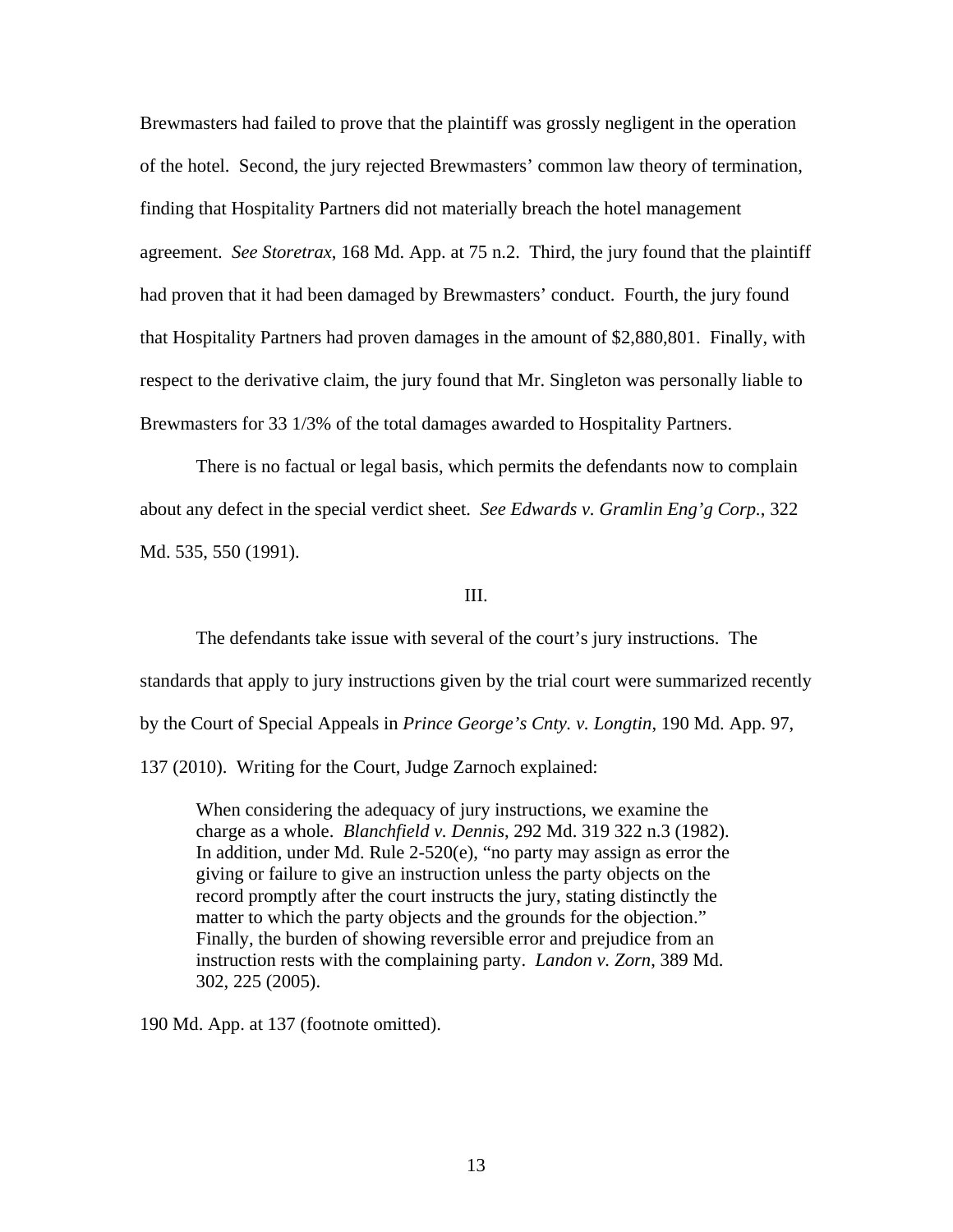Moreover, the trial court need not give a requested instruction "if the matter is fairly covered by the instructions actually given." Maryland Rule 2-520(c); *see Wegand v. Howard St. Jewelers*, 326 Md. 409, 414 (1992).

At the close of the instructions in this case, the court specifically and advisedly asked counsel: "Any objections, or need to approach, or exceptions." (Proceedings of July 20, 2011; Tr. 13:23). The only instruction then objected to by either Brewmasters or Mr. Singleton was the court's instruction on good faith. (Tr. 14:7-18). That instruction told the jury that under "the law of Maryland, the parties to a contract must act in good faith and consistent with principles of fair dealing."  $(Tr. 11:6-8)$ .<sup>7</sup> No other objections or exceptions were noted by defense counsel. Hence, the court's giving or failure to give any other instruction—apart from the aforementioned good faith instruction—simply is not properly preserved for review by this court on post-trial motions or likely by the Court of Special Appeals on appellate review. Maryland Rule 2-520(e). *See Casey v. Roman Catholic Archbishop of Baltimore*, 217 Md. 595, 612 (1958) (discussing the predecessor rule). Moreover, at no time did the defendants ask the court to instruct the jury that damages were limited to the § 21.03 six month notice period or object to the court's failure to do so after the jury was charged.

The jury was specifically instructed that it was to give separate consideration to Brewmasters and Mr. Singleton. (Tr. 9:1-5). The jury was told that in order to hold Mr.

 $\begin{array}{c|c}\n\hline\n\end{array}$  $\frac{7}{7}$  The remainder of the good faith instruction stated: "Under a contract, a party exercising discretion must refrain from doing anything that will frustrate or destroy the rights of the other party to receive the fruits of the contract that was made between them. Each party to a contract must do everything that the contract presupposes they will do to accomplish its purpose. Thus, upon entering into a binding contract for a specified duration, the parties thereto give up their opportunity to shop around for a better deal or a better price. Stated another way, the obligation of good faith and fair dealing requires a party to a contract to exercise their discretion in accordance with the reasonable expectations of the other party to the contract." (Tr. 11:8-20).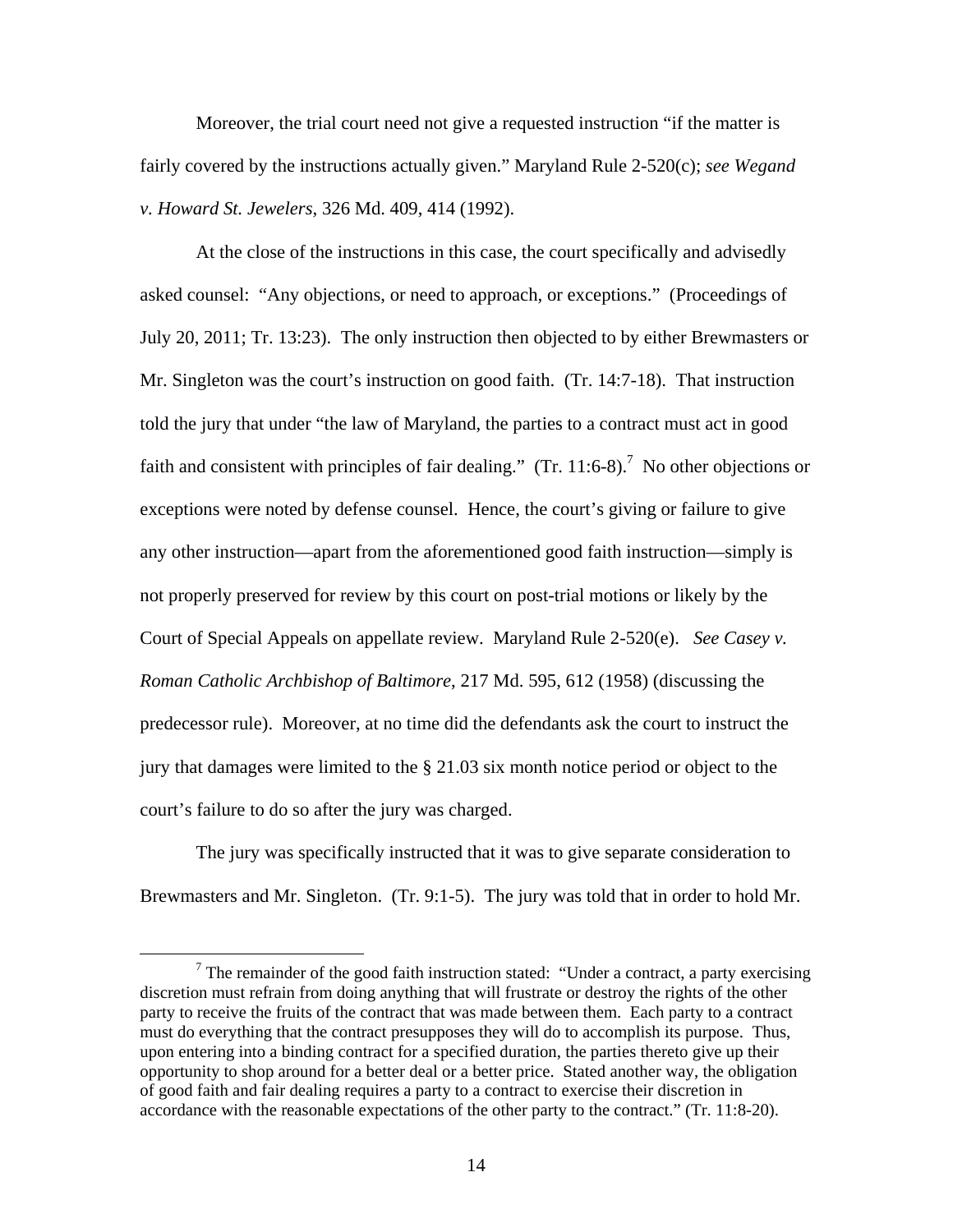Singleton personally liable, the jury had to "find either that he acted with gross negligence, or that he engaged in intentional misconduct, or that he received a personal benefit in violation of the contract." (Tr. 12:21-25). Neither defendant requested a "clear and convincing" evidence instruction and took no exception to the court's supplemental instruction. *See Dawkins v. State*, 313 Md. 638, 642-43 (1988). When the jury came back with a question regarding how much of Brewmasters liability to the plaintiff it could "allocate" to Mr. Singleton, defense counsel agreed with the response given by the court to the jury.

IV.

 The defendants also ask for a new trial on a variety of other grounds and for alternative relief, remittitur of the verdict.

Having presided over the trial, and watched the proceedings very closely, the court concludes that the jury's liability and damage verdicts in this case were not driven by anything other than a fair assessment of the evidence. *See Buck v. Cam's Broadloom Rugs, Inc*., 328 Md. at 57–60. Any erroneous evidentiary rulings, which the court frankly does not perceive, were not prejudicial and thus not cause for a new trial even if they were preserved. Maryland Rule 5-103(a). *See Angelakis v. Teimourian*, 150 Md. App. 507, 525 (2003).

Each trial is different; none is perfect. Perhaps these considerations occasioned the following comment by the Court of Appeals:

Because the exercise of discretion under these circumstances depends so heavily upon the unique opportunity the trial judge has to closely observe the entire trial, complete with nuances, inflections, and impressions never to be gained from a cold record, it is a discretion that will rarely, if ever, be disturbed on appeal.

*Buck v. Cam's Broadloom Rugs, Inc*., 328 Md. at 59.